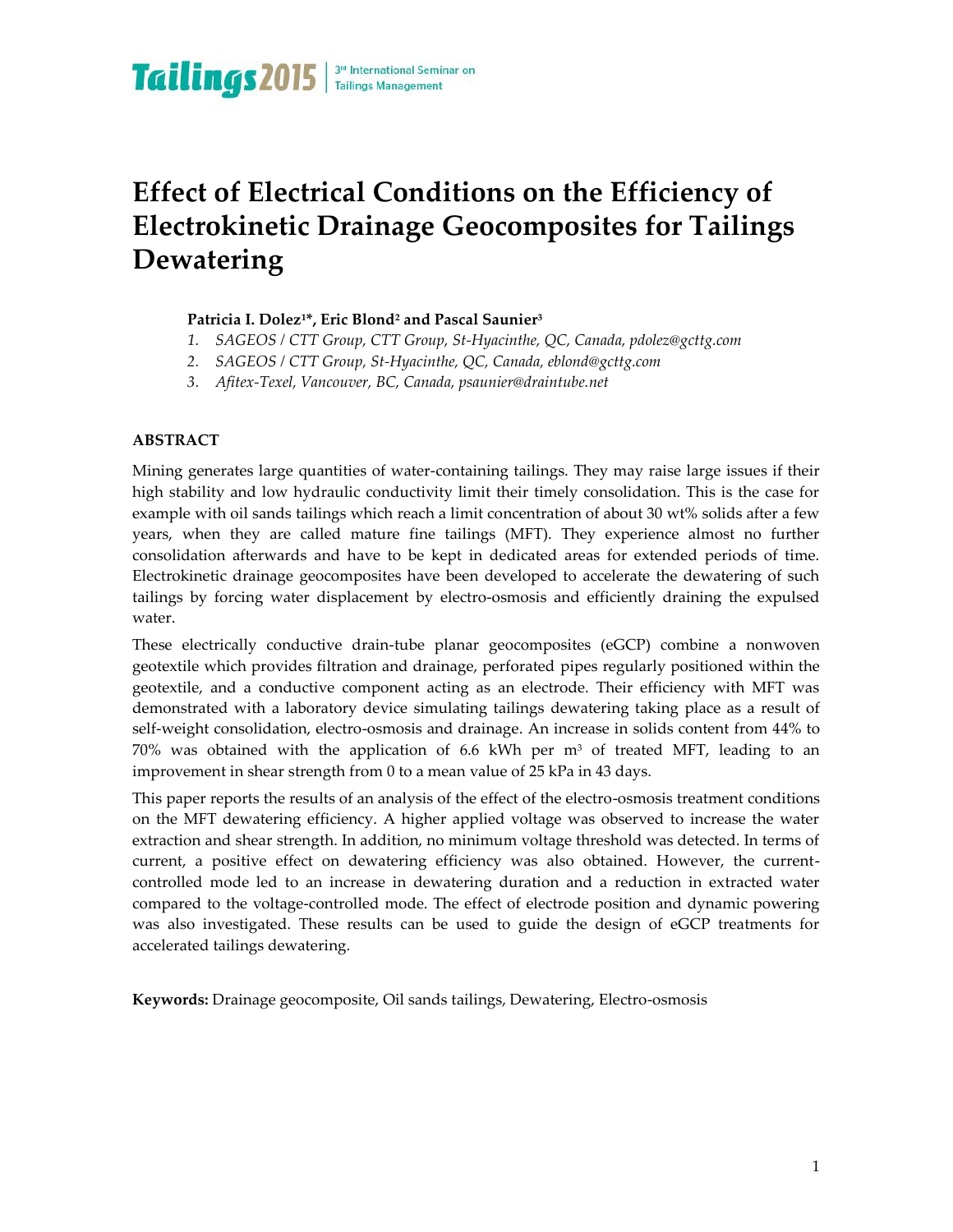

### **INTRODUCTION**

Mining generates large quantities of water-containing tailings, which can be defined as crushed rock particles that are deposited in a slurry form. This includes coal, tar sand, lead, zinc, gold, silver, copper, molybdenum, nickel, taconite (iron), phosphate, bauxite (aluminum oxide), uranium, trona (soda ash), and potash (Sarsby, 2013). In the case of oil sands mining, there are currently about 180 km<sup>2</sup> occupied by tailings (Fair, 2014). Open-pit mining, which represents a large portion of Canada's production because of the lower cost of the process and low depth of the deposit, generates about 16 tons of tailings for each ton of synthetic crude oil produced (Allen, 2008). The production of crude bitumen, which reached 1.94 million barrels per day in 2013, is expected to double by 2020 (Alberta Government, 2014).

Some of these tailings display a high stability and low hydraulic conductivity. This raises large issues as it limits their timely consolidation. For example, oil sands tailings contain about 70-80 wt% water, 20-30 wt% sand, silt and clay, and 1-3 wt% residual bitumen (Allen, 2008). According to current mining procedures, they are pumped in settling ponds where sand separates rapidly from silt and clay fine particles and forms perimeter beaches around what is called fluid fine tailings (FFT). On the other hand, the fine particles constituting FFT are held in suspension by electrostatic interactions. FFT reach a limit concentration of about 30 wt% solids after a few years, when they are called mature fine tailings (MFT) (Mikula et al., 1996). They experience almost no further consolidation afterwards and have to be kept in dedicated areas and monitored for extended periods of time. In addition to the problem of land use, issues associated with these tailings include the immobilization of water which is not available for reuse by the mining companies, the very low bearing capacity of MFT which represents a drowning hazard for wildlife and workers, and the risk of leaks of contaminants to surface and ground water.

Various solutions have been investigated over the last 20 years for dewatering oil sands tailings, with somewhat limited success. They include recombination strategies leading to consolidated/composite (CT) and non-segregated (NST) tailings, as well as the separate management of coarse and fine tailings using thin lift fines drying, thickening, centrifugation,  $CO<sub>2</sub>$ coagulation, water capping, etc. (Fair, 2014). More recently, electrokinetic drainage geocomposites have been developed as a solution to accelerate the dewatering of MFT and processed tailings (Dolez et al., 2014). These electrically conductive drain-tube planar geocomposites (eGCP) combine a drain-tube planar geocomposite (Figure 1) made of a nonwoven geotextile which provides filtration and drainage, and perforated pipes regularly positioned within the geotextile, with a conductive component acting as an electrode. They work by forcing water displacement by electroosmosis and efficiently draining the expulsed water. Voltage applied between two electrodes causes water and positively charged compounds to move towards the cathode while anions are directed towards the anode (Figure 2).





**Figure 1** Drain-tube planar geocomposite **Figure 2** Principle of electrokinetic dewatering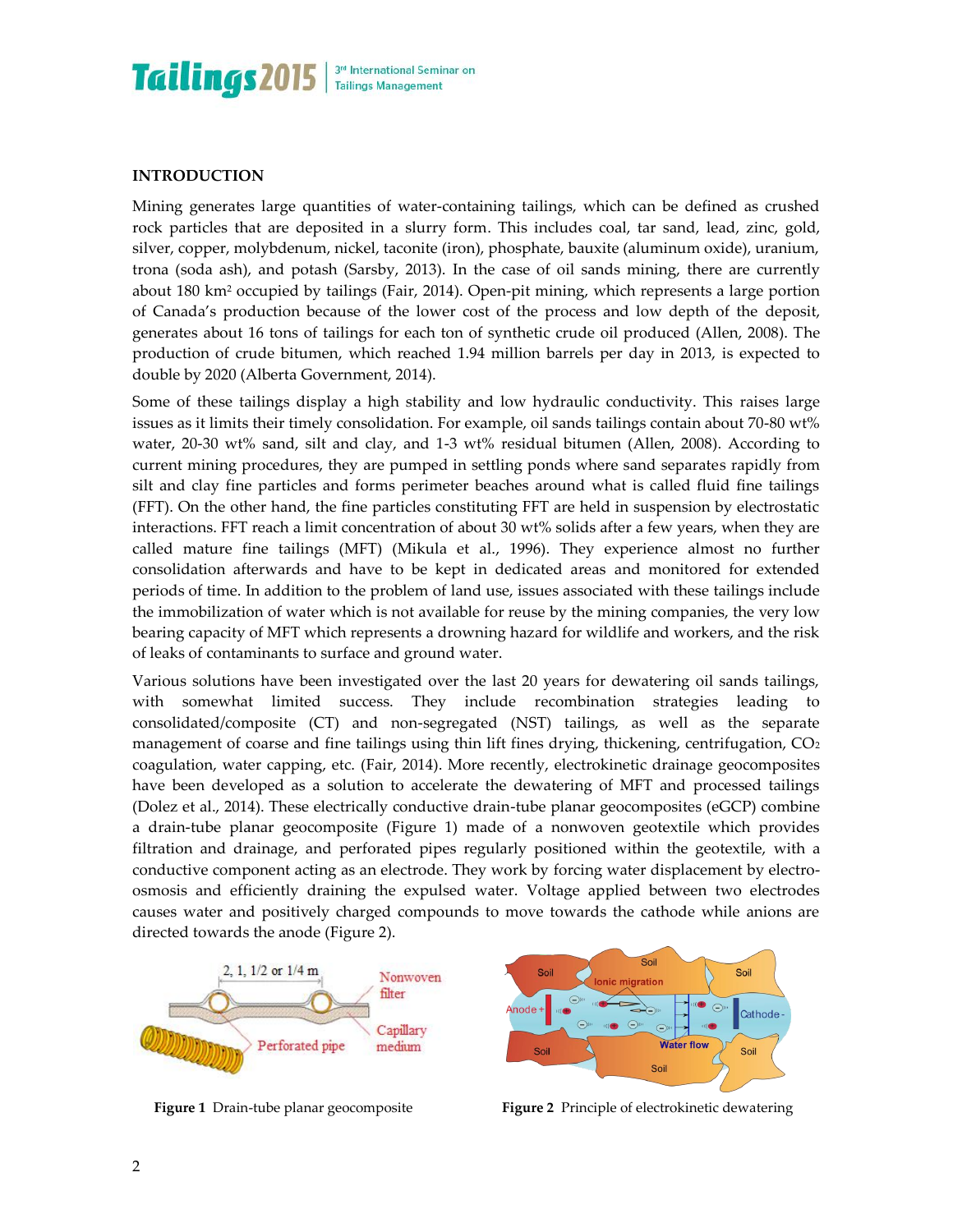

The efficiency of eGCPs at dewatering MFT was demonstrated with a laboratory device simulating the entire path of water taking place as a result of self-weight consolidation, electro-osmosis, and drainage. Results obtained with mature fine tailings (MFT) provided by an oil sands operator and a prototype of eGCP combining a three-layer nonwoven geotextile, a perforated pipe and a tinned copper braid electrode showed an increase in the MFT mean solids content from 44% to 70% as a result of the combined consolidation under self-weight and compressive stress under an equivalent of 1.5 m of fill, followed by an electro-osmosis treatment (Dolez et al., 2014). This led to an improvement in the MFT shear strength from 0 kPa to a mean value of 25 kPa with a reduction in MFT volume of 51% over 43 days. The power consumption associated with this experiment was 130 Wh, corresponding to 6.6 kWh per m<sup>3</sup> of treated MFT.

This paper provides an in-depth analysis of the effect of the electro-osmosis treatment conditions on the MFT dewatering efficiency by eGCPs: voltage, current, power-control mode, electrode position, intermittent activation, and dynamic polarity reversal. The experiments are conducted using the laboratory scale dewatering device as well as a small scale electro-osmosis dewatering cell. They make use of a synthetic MFT formulation developed to limit the effect of the MFT composition variability on the experimental design.

# **METHODOLOGY**

This section describes the eGCP prototype and the synthetic MFT formulation as well as the laboratory scale dewatering device and the small scale electro-osmosis dewatering cell used for the experiments.

#### **Electrically Conductive Drain-Tube Planar Geocomposites**

The eGCP prototype used in the experiments with the laboratory scale dewatering device combines a three-layer polyester nonwoven geotextile, with two outer filter layers and a heavier central drainage one, a drainage pipe, and a metal electrode (Figure 3). The thickness of the geotextile is 5.9 mm (ASTM D5199), its mass per unit area is 553  $g/m^2$  (ASTM D5261), and its filtration opening size is 120 μm (ONGC 148.1-10). The drainage core is made of a 20-mm outer diameter corrugated polypropylene perforated pipe, which provides a high in-plane flow capacity. Finally, a cylindrical tin-platted copper braid (diameter 25 mm, resistivity 1.3 10-3  $\Omega$ .m) is positioned along the perforated pipe, which is inserted in a gusset within the geotextile.

The experiments carried out with the small scale electro-osmosis dewatering cell used the same geotextile and metal electrode as the laboratory scale dewatering device. However, in that case, the tin-platted copper braid is positioned outside of the three-layer geotextile.

#### **Mature Fine Tailings**

A synthetic MFT formulation has been developed based on geotechnical data found in the literature (Dolez, Chappel & Blond, 2015). A similar dewatering behavior was obtained compared to a MFT sample provided by an oil sands operator. The composition of the synthetic MFT formulation used in the experiments described in this paper includes 57 wt% water, 40.4 wt% kaolinite, 0.4 wt% bentonite, 2.15 wt% bitumen, and 0.015 wt% sodium chloride.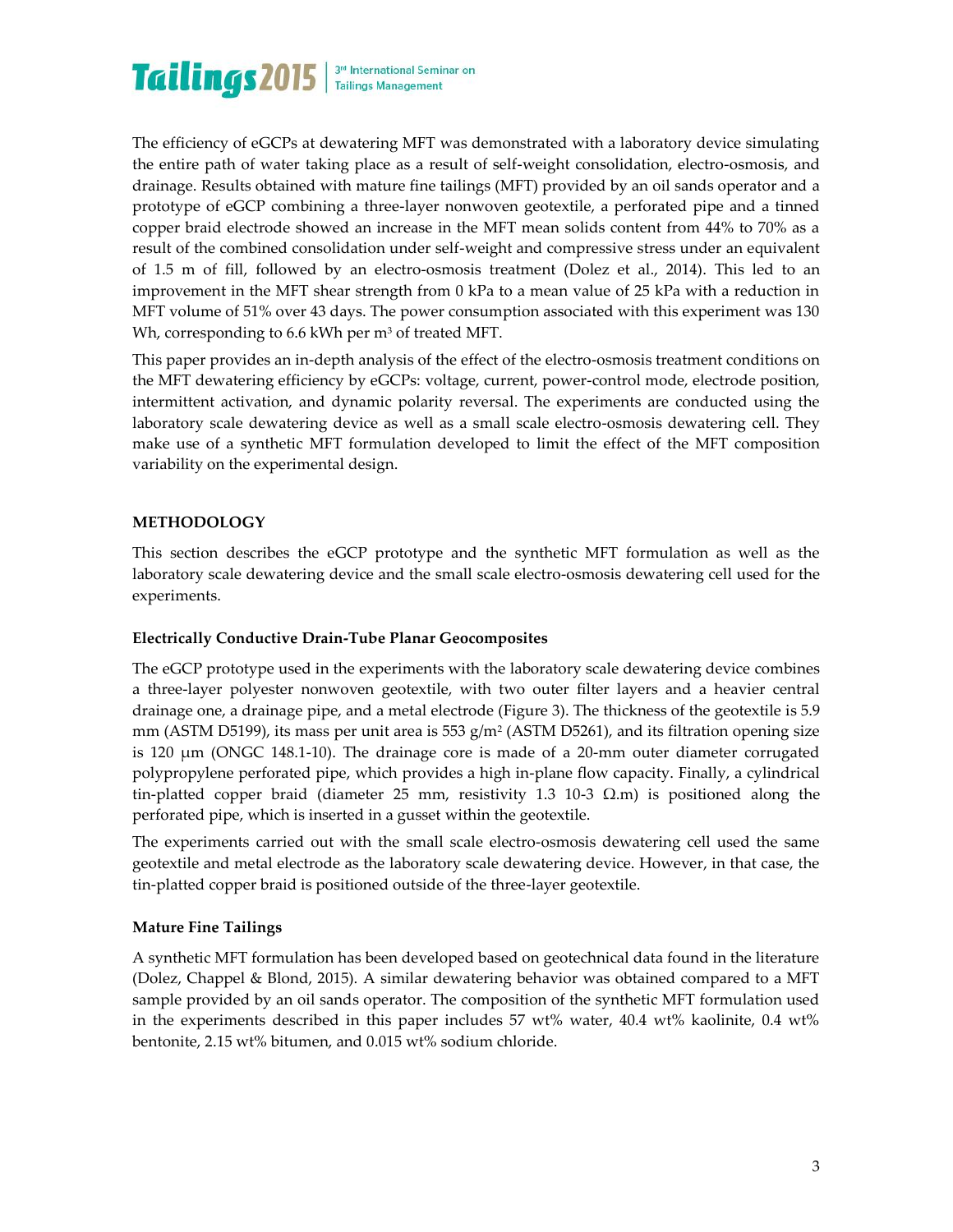# **Tailings2015**









**Figure 3** eGCP prototype **Figure 4** Dewatering device **Figure 5** Dewatering timeline with eGCP

# **Laboratory Scale Dewatering Device**

A 20-L laboratory scale dewatering device has been developed to simulate the entire path of water taking place in real FFT disposal, i.e. under self-weight consolidation, electro-osmosis, and drainage (Bourgès-Gastaud et al., 2014). Two eGCPs acting respectively as an anode and a cathode are positioned horizontally on each side of the tailings (Figure 4). The test cell dimensions were selected to allow evaluating a representative area of the eGCP and taking into account the large strain deformation of the tailings: the internal width and depth are  $270 \times 270$  mm and the initial distance between the upper and lower eGCPs is 260 mm. Normal stresses of up to 60 kPa can be applied to the tailings by a system of pneumatic actuator and metal loading plate to simulate self-weight consolidation and consolidation under the weight of the overlying fill. The filtrate is continuously discharged by gravity in the case of the lower eGCP while it is extracted from the upper eGCP using a Venturi vacuum pump. This device allows recording the amount of water expulsed individually by the two eGCPs as well as the height of MFT as a function of time, normal stress and voltage applied between the two eGCPs (Figure 4).

Figure 5 illustrates the sequence of steps conducted to simulate a typical dewatering scenario that would take place in a real FFT disposal area. The first step involves filtration under self-weight exerted by the amount of tailings in the test cell. During that phase, only the lower eGCP is installed and its drainage pipe constitutes the sole outlet for the filtrate. The second phase of the dewatering process involves applying incremental normal stresses of 5, 10, and 20 kPa to the MFT/eGCPs system to simulate the effect of overlaying layers as the pond is progressively filled. The value of 20 kPa corresponds roughly to the stress applied by a 1.5 m-thick layer of MFT. Both eGCPs are active during that phase. In the last step, the normal stress is maintained at 20 kPa and a voltage is applied between the electrically conductive components of the upper and lower eGCPs. Each step is terminated when the filtrate expulsion has reached 60% of its asymptotic value.

# **Small Scale Electro-Osmosis Dewatering Cell**

A small scale, 4.5 L dewatering cell was also developed for investigating solely the electro-osmosis phase of the eGCP dewatering treatment. It consists in a  $15 \times 17 \times 75$  cm cell with a perforated base for drainage suspended over a 200 mL graduated cylinder (Figure 6). The geotextile is placed over the perforated base of the cell with a strip of electrode material acting as a cathode positioned on top of it. The anode is floated over the tailings using a polystyrene block loaded with a stainless steel plate, which applies a normal stress of 4.6 kPa on the MFT to ensure that the contact is maintained throughout the experiment. The amount of extracted filtrate and the height of MFT are recorded as a function of time.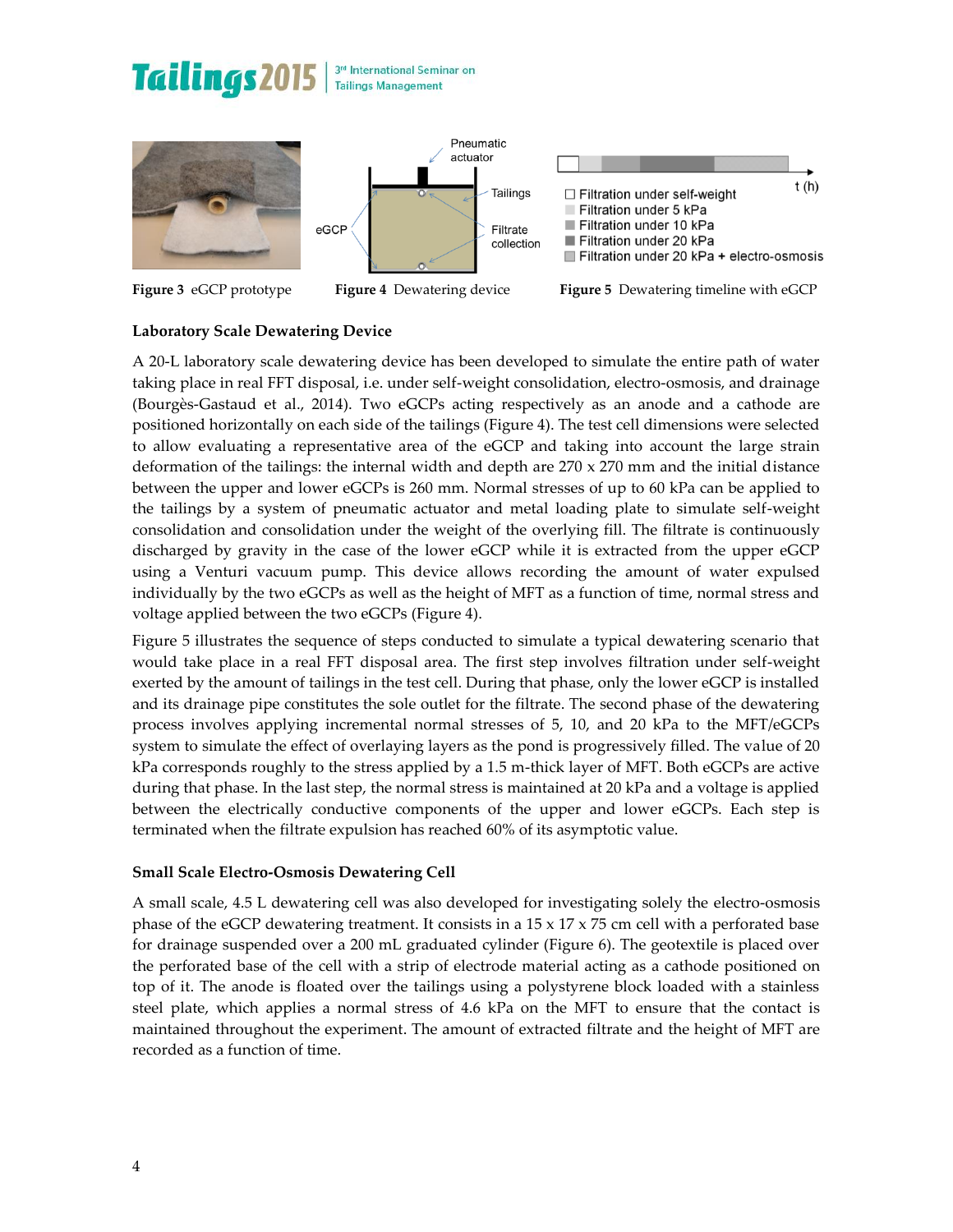# Tailings 2015









**Figure 6** Electro-Osmosis Cell **Figure 7** Effect of voltage with laboratory scale dewatering device

# **RESULTS AND DISCUSSION**

#### **Effect of Voltage**

Experiments were conducted using the laboratory scale dewatering device with three different voltages selected for the electro-osmosis step: 6, 9 and 12 V. The cathode was situated at the lower eGCP. The total duration of the experiment was similar for the three conditions, around 550 h. As shown in Figure 7, an increase in the total amount of collected filtrate is observed with increasing voltage. When only the electro-osmosis phase is considered, the increase in extracted water is still visible but with a much smaller extent. The larger effect observed with the total filtrate amount is thus attributed to the variability in the initial self-weight and normal stress consolidation steps of the dewatering treatment. The values of solids content, final shear strength of the MFT, and power consumed are also displayed in Figure 7; an increase at higher voltage is obtained as well.

The effect of voltage was also investigated using the small scale electro-osmosis dewatering cell. Five voltages were selected between 2 and 12 V. Both the collected filtrate volume and the consumed power per volume of collected filtrate increase with voltage (Figure 8). However, the collected filtrate appears to reach a maximum above 9 V while the increase in consumed power per volume of collected filtrate seems to be exponential.





**Figure 8** Variation of collected filtrate and consumed power/filtrate volume ratio as a function of voltage (small scale electro-osmosis dewatering cell)

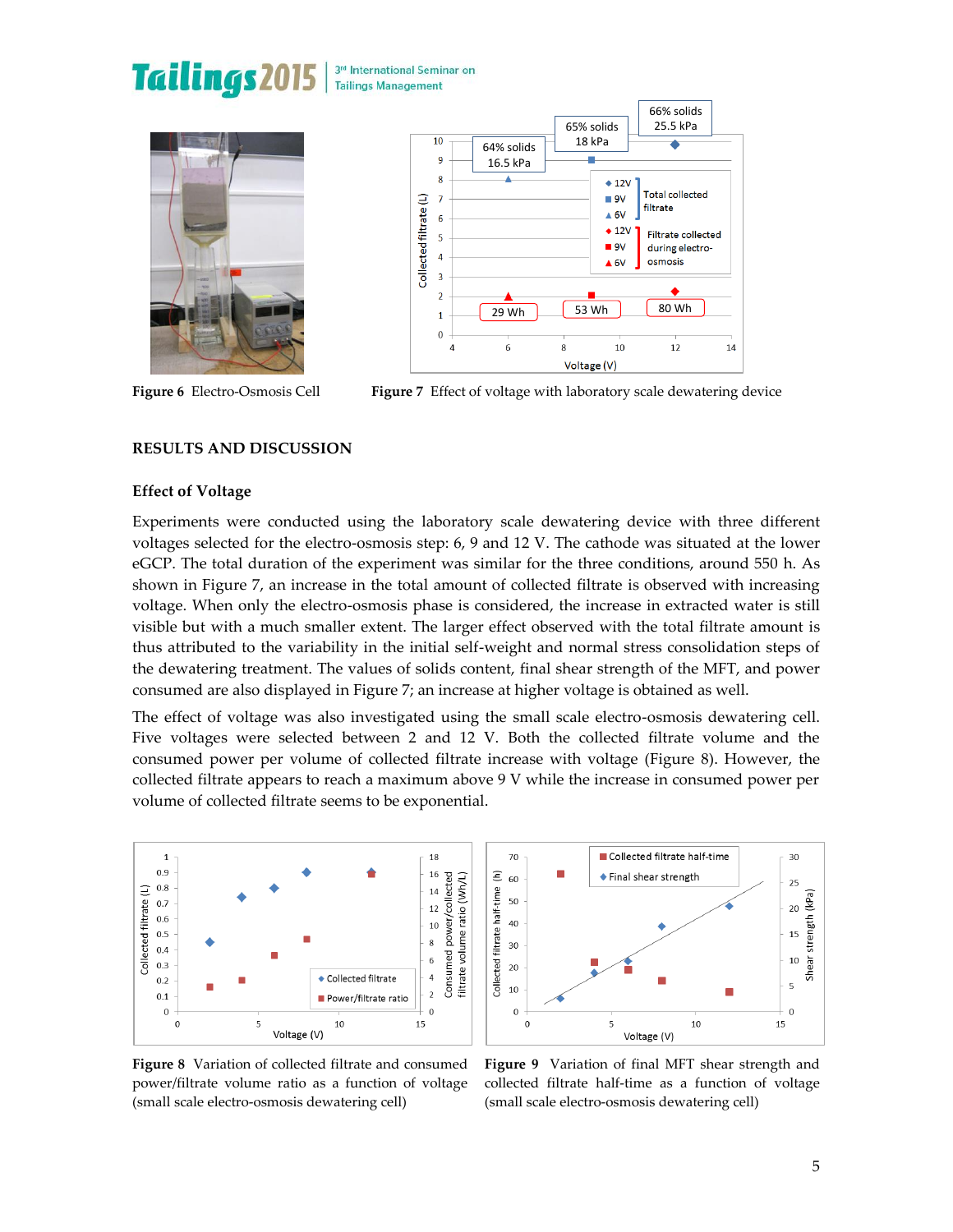

As shown in Figure 9, the collected filtrate half-time, defined at the time to reach half of the maximum value of collected filtrate, decreases when the voltage is increased; the drop is rapid for the lower values of voltage then slows down above 4 V. An optimal choice of voltage can thus be made to maximise the volume of collected filtrate while minimising the treatment time and consumed power per volume of collected filtrate. Finally, the results in terms of final MFT shear strength are also displayed in Figure 9. They show a linear increasing trend with voltage. No sign of a lower voltage threshold for MFT dewatering efficiency with eGCPs is thus recorded at least until 11 V/m.

#### **Effect of Current**

The same type of experiments was conducted in a current-controlled mode. Three values of current were selected for the laboratory scale dewatering device experiments: 15, 30 and 45 mA. The cathode was situated at the lower eGCP. The total duration of the experiment was similar for 30 and 45 mA, around 550 h. It was much longer at 15 mA, with a total of 840 h. This can be attributed to the electro-osmosis phase duration which increased from 220 h at 30 and 45 mA to 460 h at 15 mA. In terms of collected filtrate, a steady decrease is observed as the current is decreased (Figure 10). It is accompanied with a reduction in solids content in the final MFT, as well as a drop in MFT final shear strength, from a mean value of 41.4 kPa at 45 mA to less than 10 kPa at 15 mA. On the other hand, the reduction in current also led to a very strong decrease in consumed power, from more than 150 Wh at 45 mA to less than 40 Wh at 15 mA. For the MFT and eGCPs used for these experiments, the value of 30 mA thus appears to allow reaching a good degree of dewatering while maintaining the consumed power and treatment duration at a reasonable level.



 $0.9$  $25$  $0.8$  $20<sup>o</sup>$ Collected filtrate (L)  $0.7$  $0.6$ ▲ 15  $0.5$  $0.4$  $10$  $0.3$ Ä  $0.2$ Power/filtrate ratio (Wh/L)  $\overline{5}$  $0.1$ ▲ Shear strength (kPa)  $\overline{0}$  $\overline{0}$ 5  $25$  $\overline{0}$ 10 15  $20$ Current (mA)

**Figure 10** Effect of current with laboratory scale dewatering device

Figure 11 Effect of current with small scale electroosmosis dewatering cell

Experiments were also carried out using the small scale electro-osmosis dewatering cell. Four values of current were selected between 5 and 20 mA. As illustrated in Figure 11, the volume of collected filtrate increases with the current, as well as the consumed power per volume of collected filtrate and the final MFT shear strength.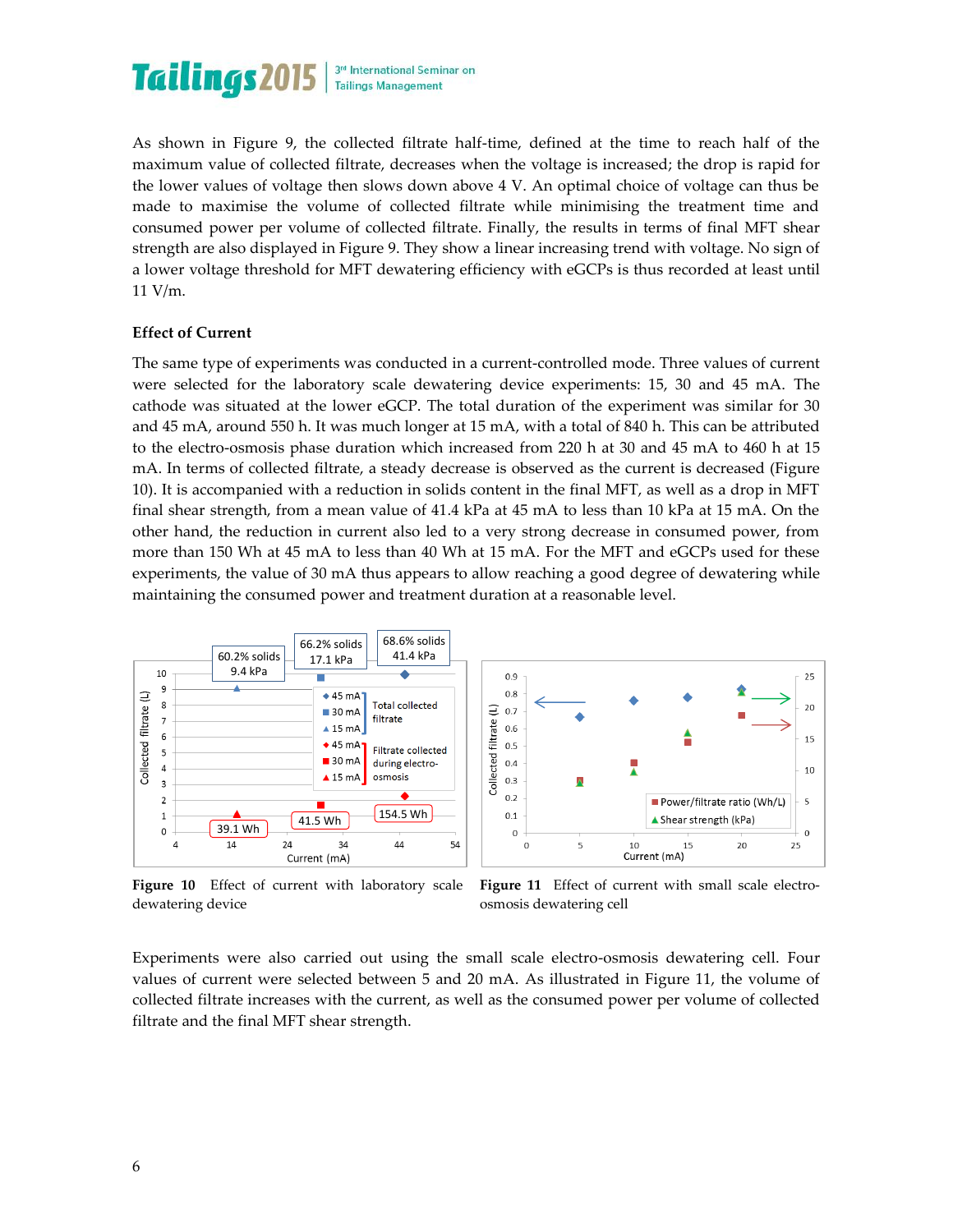

#### **Comparison of Voltage- and Current-Controlled Modes**

A comparison of the MFT dewatering efficiency was made between the voltage- and currentcontrolled modes using the small scale electro-osmosis dewatering cell. The voltage-controlled experiments were conducted at 2, 4, 6, 8 and 12 V while the current-controlled ones used 5, 10, 15 and 20 mA. Figure 12 shows the variation of the consumed power as a function of the total collected filtrate for the voltage- and current-controlled experiments. It can be observed that for the same consumed power, a larger amount of filtrate is extracted from the MFT with the voltage-controlled mode than with the current-controlled one. The voltage-controlled mode also leads to a higher filtrate flow rate (Figure 13). This indicates that the MFT dewatering efficiency of voltage-controlled electro-osmosis by eGCPs is higher compared to the current-controlled mode.





**Figure 12** Variation of consumed power as a function of collected filtrate for voltage- and current-controlled modes (small scale electro-osmosis dewatering cell)

**Figure 13** Variation of consumed power with filtrate flow rate for voltage- and current-controlled modes (small scale electro-osmosis dewatering cell)

#### **Effect of Electrode Position**

Two experiments have been carried out with the laboratory scale dewatering device by reversing the position of the cathode and the anode. The duration and amount of collected filtrate for the electro-osmosis step are markedly different for the two experiments: 197 h and 2.25 L with the cathode on the bottom, and 146 h and 1.47 L with the cathode on the top. A difference is also recorded for the final MFT solids content and shear strength, with respectively 66% and a mean value of 25.5 kPa with the cathode on the bottom, and 62% and 11.9 kPa with the cathode on the top. The corresponding values for the power consumed are respectively 80 and 45 Wh. However, when the consumed power is divided by the amount of filtrate collected during the electro-osmosis step, similar values are obtained with 35.6 Wh/L for the experiment with the cathode on the bottom, and 30.5 Wh/L with the cathode on the top. This indicates that the position of the electrode influences the amount of water that can be extracted by electro-osmosis with eGCPs but not the power it takes to extract that water.

#### **Effect of Intermittent Powering**

The effect of intermittent powering of the electrodes on the MFT dewatering efficiency by eGCPs was studied with the small scale electro-osmosis dewatering cell. The power was turned off during 5 minutes every hour for the first six hours of the experiments (Figure 14). Table 1 provides the results for the two experiments conducted with intermittent powering as well as those for three experiments carried out in the same conditions except for the intermittent powering.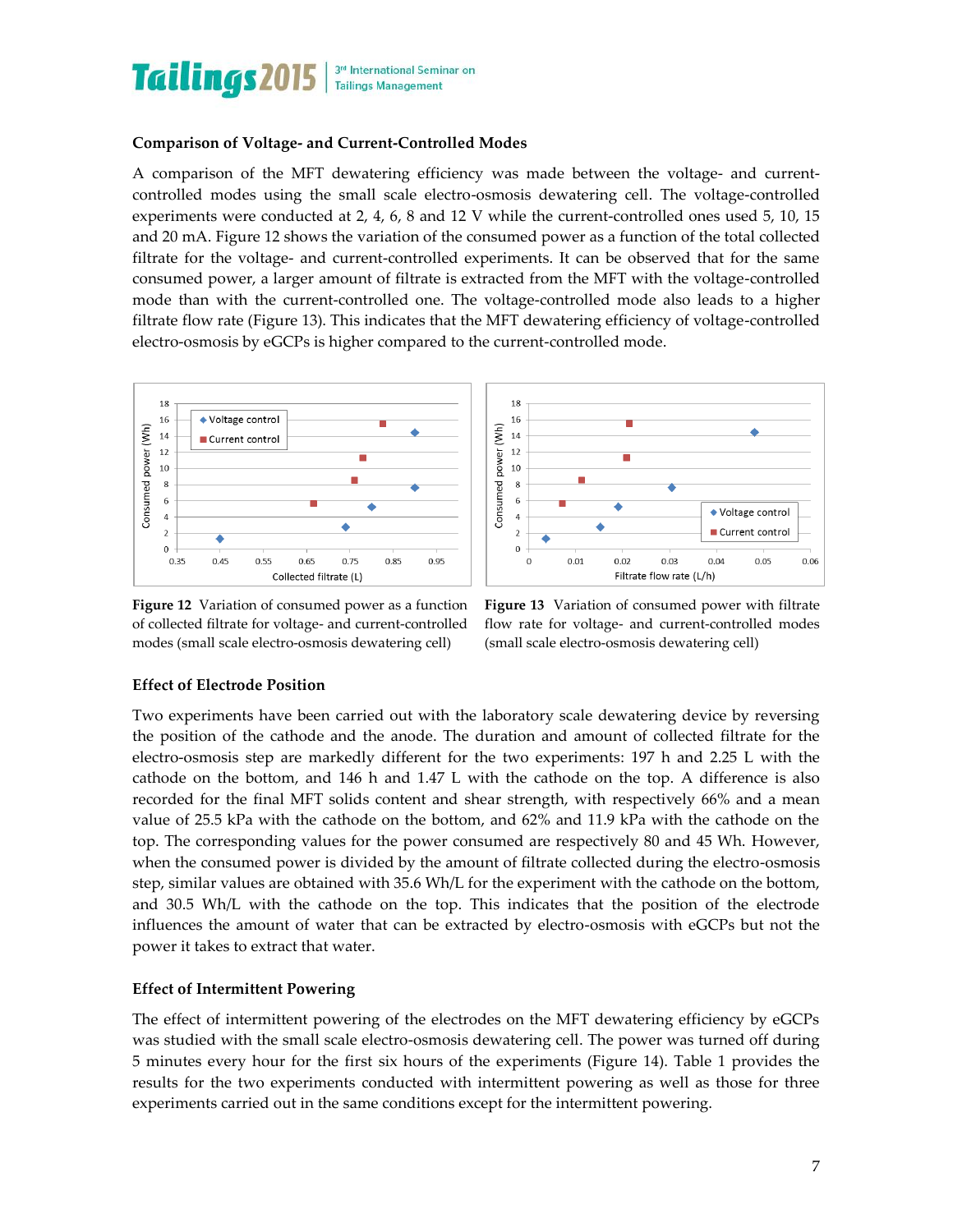#### **Tailings 2015** 3rd International Seminar on **Tailings Management**





**Figure 14** Variation of current as a function of time for an intermittent powering experiment (small scale electro-osmosis dewatering cell)

**Figure 15** Variation of current as a function of time for a dynamic polarity reversal experiment (small scale electro-osmosis dewatering cell)

The data in Table 1 show that intermittent powering, even if only applied for part of the electroosmosis treatment, reduced by almost 40% the dewatering time. However, in the experiments that were carried out, there was also a reduction in the final MFT solids content, which translated into a 50% drop in the final MFT shear strength. A reduction in consumed power was noted as well. This preliminary work on intermittent powering shows that this solution may offer an interesting potential for MFT dewatering by eGCPs, but it will need to be further refined to be fully beneficial.

#### **Effect of Dynamic Polarity Reversal**

Experiments were also conducted with the small scale electro-osmosis dewatering cell to study the effect of dynamic polarity reversal on the MFT dewatering efficiency by eGCPs. As illustrated in Figure 15, the polarity of the electrodes was reversed during 5 minutes every hour for the first six hours of the experiment. It must be noted that no filtrate was collected from the top of the cell, including when the polarity was reversed and the cathode was positioned at the top of the cell.

The results of the experiment conducted with dynamic polarity reversal can be compared in Table 1 with those provided from standard experiments, i.e. with continuous powering. A reduction in dewatering time is obtained as well as in consumed power. On the other hand, the final MFT solids content and shear strength is also reduced. As for the effect of intermittent powering, this strategy will gain in being further explored.

|                                                                                     |  |  | Table 1 Results for experiments with intermittent activation, dynamic polarity reversal, and standard |  |  |  |  |  |  |  |  |
|-------------------------------------------------------------------------------------|--|--|-------------------------------------------------------------------------------------------------------|--|--|--|--|--|--|--|--|
| continuous powering of the electrodes (small scale electro-osmosis dewatering cell) |  |  |                                                                                                       |  |  |  |  |  |  |  |  |

|                                                             | Intermittent<br>powering |      | Dynamic polarity<br>reversal |      | Standard continuous<br>powering |      |  |
|-------------------------------------------------------------|--------------------------|------|------------------------------|------|---------------------------------|------|--|
| to reach 80% of the total<br>Time<br>collected filtrate (h) | 12                       | 10.5 | 12                           | 18   | 18                              | 17   |  |
| Mean final MFT solids content (%)                           | 65.7                     | 65.2 | 65.7                         | 67.0 | 66.6                            | 67.1 |  |
| Mean shear strength (kPa)                                   | 14.5                     | 12.0 | 14.0                         | 28.4 | 28.7                            | 23.0 |  |
| Consumed power (Wh)                                         | 11.7                     | 7.5  | 10.5                         | 12.2 | 12.7                            | 13.1 |  |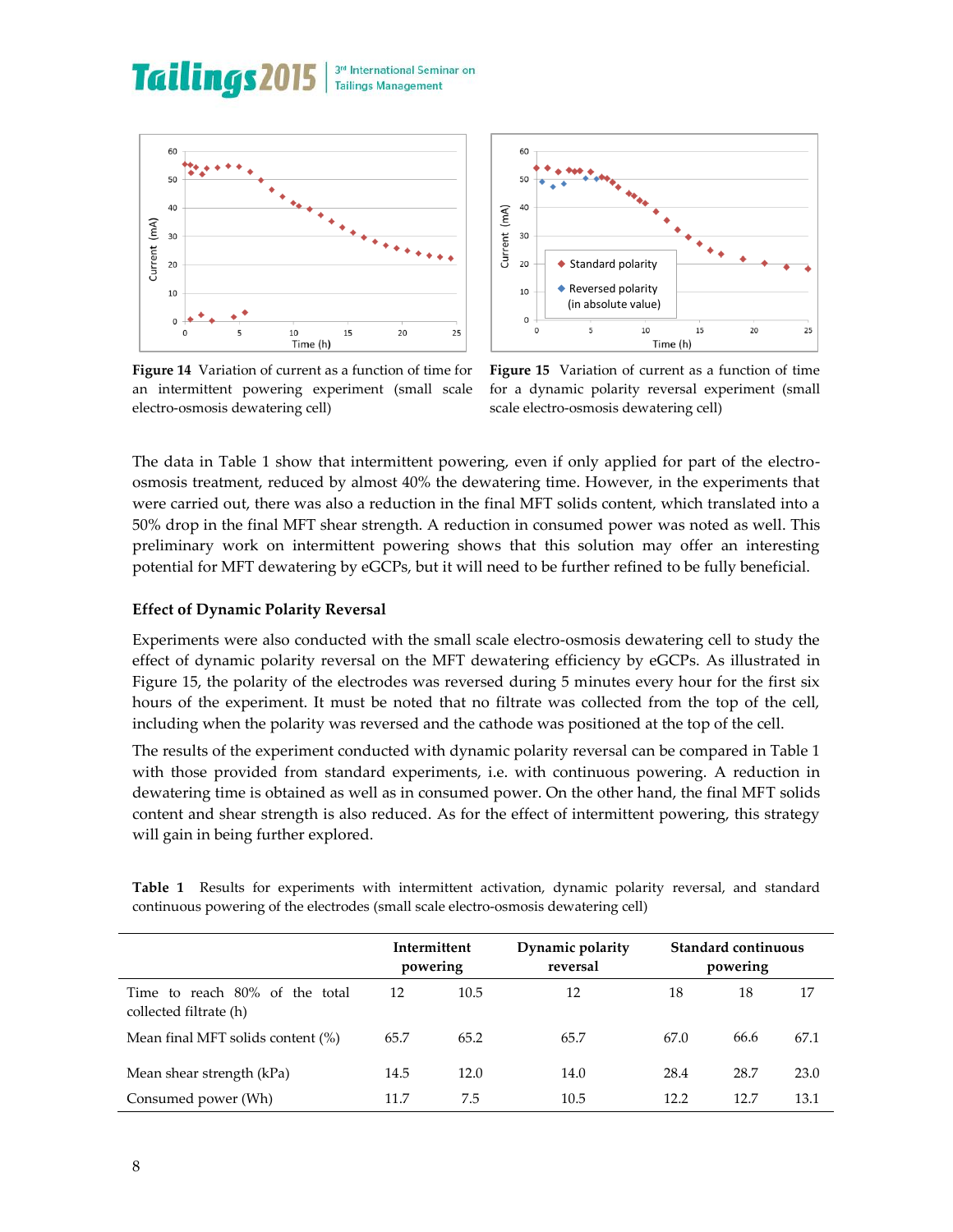

# **CONCLUSION**

This study has investigated the effect of electrical conditions of the electro-osmosis treatment on the efficiency of MFT dewatering by eGCPs. The eGCPs combine a three-layer polyester nonwoven geotextile, a drainage pipe, and a tin-platted copper braid electrode. They are positioned horizontally on each side of the volume of MFT to dewater. A synthetic MFT formulation was used for the study: it includes water, kaolinite, bentonite, bitumen, and sodium chloride. The experiments were conducted with a laboratory scale dewatering device developed to simulate the entire path of water taking place as a result of self-weight consolidation, electro-osmosis and drainage, as well as with a small scale electro-osmosis dewatering cell.

An increase in collected filtrate volume, final MFT solids content and shear strength, and power consumed is recorded with increased voltage, while the dewatering time is reduced. The collected filtrate appears to reach a maximum at high voltage while the increase in consumed power per volume of collected filtrate appears to be exponential. An optimal choice of voltage can thus be made to maximise the volume of collected filtrate while minimising the treatment time and consumed power per volume of collected filtrate. On the other hand, the final MFT shear strength is proportional to the voltage. No lower voltage threshold thus appears to exist for MFT dewatering with eGCPs.

A similar behavior was obtained in the current-controlled mode, with the collected filtrate volume, final MFT solids content and shear strength, and consumed power per volume of collected filtrate increasing with increased current. However, a comparison of the voltage- and current- controlled modes reveals that, for the same power consumed, a larger amount of collected filtrate and a higher filtrate flow rate are obtained with the voltage-controlled mode. More efficient MFT dewatering by eGCPs thus appears to be obtained with voltage-controlled electro-osmosis.

An analysis of the effect of the electrode position indicates that less water is extracted from MFT by eGCPs when the cathode is situated above the anode, even if the consumed power per volume of collected filtrate is not affected. Finally, preliminary investigations of the effect of intermittent powering and dynamic polarity reversal of the electrodes on the MFT dewatering efficiency by eGCPs show that the reduction in dewatering time and power consumed obtained appears to be accompanied by a decrease in the final MFT solids content and shear strength.

These results obtained with a synthetic MFT formulation provide an initial basis for the design of eGCP treatments for tailings dewatering. The behaviors observed will have to be confirmed/refined with MFT samples collected on mining sites.

#### **ACKNOWLEDGEMENTS**

This project is carried out in partnership with Afitex-Texel (Quebec, Canada) as well as Canada's Oil Sands Innovation Alliance (COSIA, Canada). It benefits from a financial support from the Natural Sciences and Engineering Research Council of Canada (NSERC) through its Applied Research and Development program. The work has also been funded in part by a grant from the Province of Quebec (PART program). Finally, the authors want to thank Simon Claudepierre, Pierre Nguyen, Olivier Dion and David Sadoine, who contributed to the experimental work.